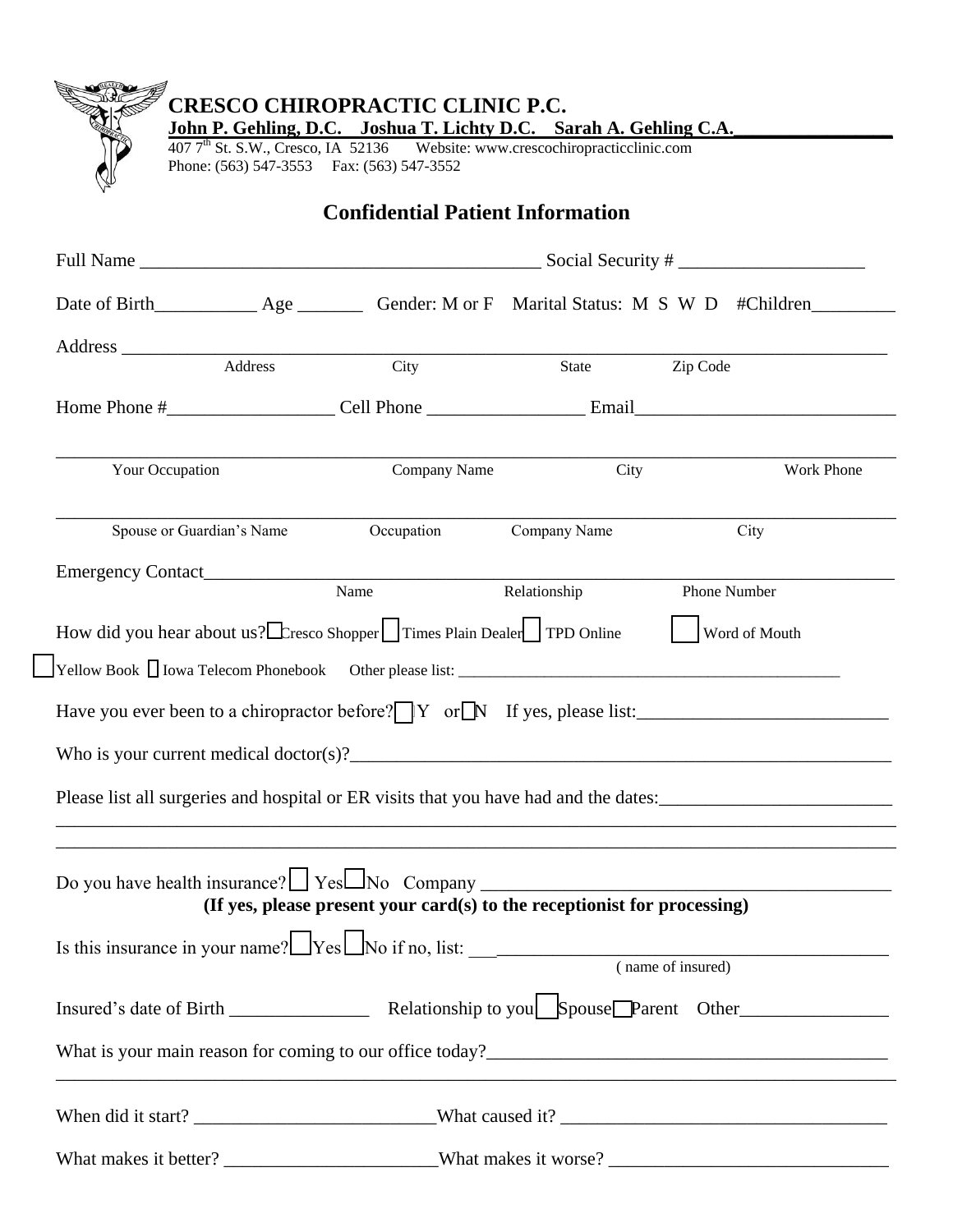What percentage of each day does it currently bother you? (Circle one) 0% 25% 50% 75% 100% Please rate your pain on a scale of 1-10: **0 is no pain at all, 10 is the severe pain** or the worst pain you have ever felt. If your pain varies from day to day please circle two numbers to indicate the range of your pain. **0 1 2 3 4 5 6 7 8 9 10**  What are you unable to do because of this problem?\_\_\_\_\_\_\_\_\_\_\_\_\_\_\_\_\_\_\_\_\_\_\_\_\_\_\_\_\_\_\_ How did this problem/pain start? \_\_\_\_\_\_\_\_\_\_\_\_\_\_\_\_\_\_\_\_\_\_\_\_\_\_\_\_\_\_\_\_ [ ]Gradual [ ]Sudden [ ]Progressive Have you ever experience this problem before?  $\Box Y$  or  $\Box N$  If so, when? List any other problems you have and rate your pain for each. a a contract to the 0 1 2 3 4 5 6 7 8 9 10 25% 50% 75% 100% b\_\_\_\_\_\_\_\_\_\_\_\_\_\_\_\_\_\_\_\_\_\_\_\_\_\_\_\_\_\_\_ 0 1 2 3 4 5 6 7 8 9 10 25% 50% 75% 100% c\_\_\_\_\_\_\_\_\_\_\_\_\_\_\_\_\_\_\_\_\_\_\_\_\_\_\_\_\_\_\_ 0 1 2 3 4 5 6 7 8 9 10 25% 50% 75% 100% d\_\_\_\_\_\_\_\_\_\_\_\_\_\_\_\_\_\_\_\_\_\_\_\_\_\_\_\_\_\_\_ 0 1 2 3 4 5 6 7 8 9 10 25% 50% 75% 100% **Please Indicate All Areas Where You Experience Pain**  $X =$  Sharp Pain  $\# =$  Dull Ache  $\land$  = Numbness **\*\*\*** = Pins and Needles **+** = Burning Painen<br>Utilit 蝬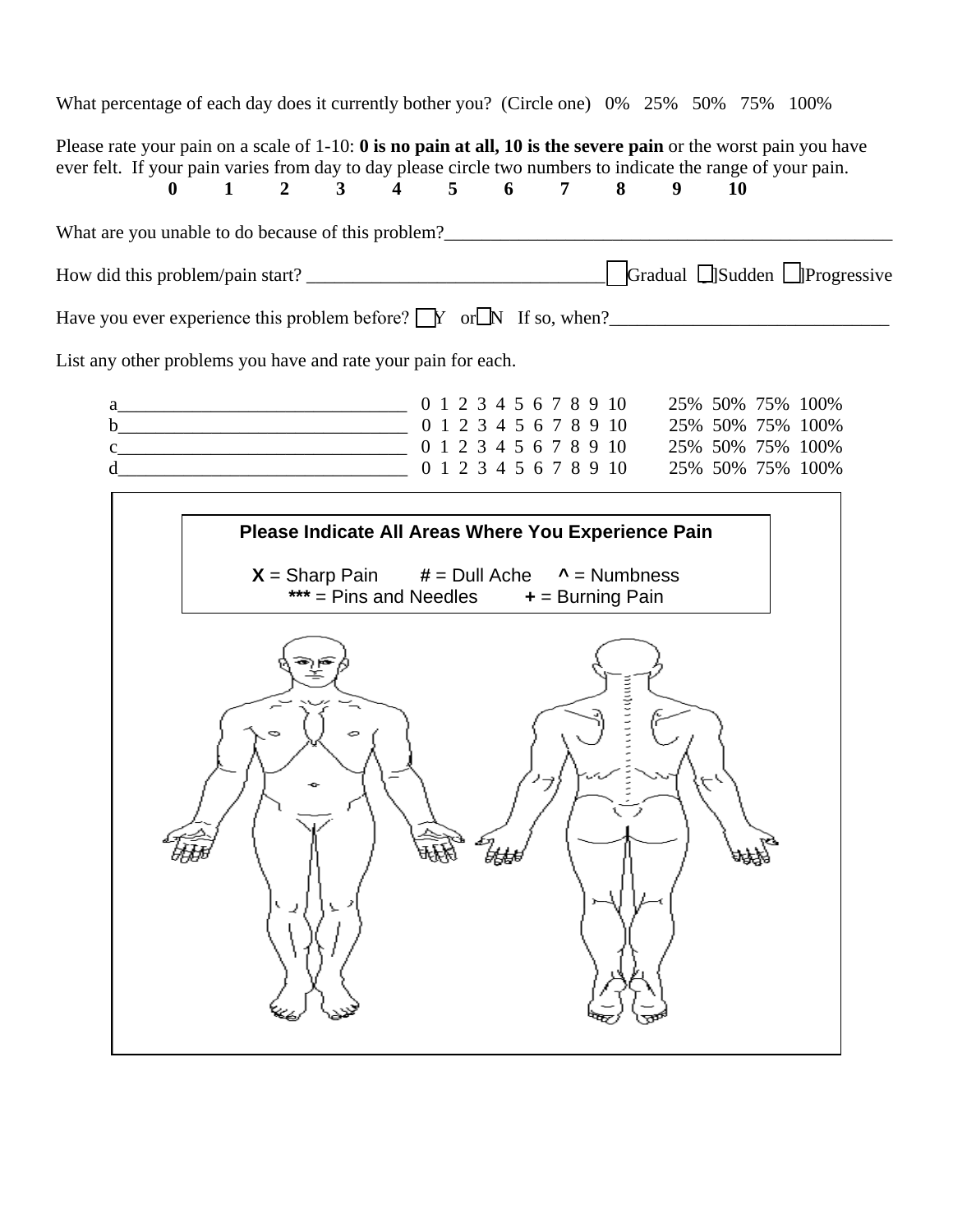**Personal Health History** – The following lists a variety of conditions that patients may experience. Please read through the list and mark a "C" for current conditions, "H" for history, "F" for family history or "?" if unsure.

\_\_\_broken bones

\_\_\_heart attack \_\_\_artificial valves \_\_\_pacemaker/ implant \_\_\_heart murmur heart disease \_\_\_chest pain varicose veins \_\_\_other \_\_\_high/low blood pressure \_\_\_dizziness/general fatigue \_\_\_stroke \_\_\_asthma/emphysema \_\_\_shortness of breath \_\_\_loss of balance \_\_\_blurred or double vision \_\_\_detached retina \_\_\_diabetes \_\_\_diarrhea/ constipation \_\_\_gall bladder trouble liver trouble \_\_\_digestive problems \_\_\_belching/bloating heartburn/acid reflux \_\_\_ulcers \_\_\_appendectomy \_\_\_colon trouble \_\_\_nausea/ vomiting \_\_\_bloody stools \_\_\_anemia \_\_\_gout \_\_\_knee/hip replacement \_\_\_osteoporosis \_\_\_rheumatoid arthritis \_\_\_osteoarthritis \_\_\_neuritis (nerve pain) \_\_\_soreness of joints \_\_\_sprained ankle R or L \_\_\_swollen or painful joints \_\_\_jaw pain or TMJ \_\_shoulder pain \_\_\_mid-back pain \_\_\_hip pain \_\_\_foot trouble \_\_\_neck pain \_\_\_knee pain lower back pain

\_\_\_artificial joints/implants \_\_\_orthopedic surgery List: \_\_\_compression fracture \_\_\_ears ringing \_\_\_loss of memory \_\_\_muscle cramping \_\_\_muscle spasm List: \_\_\_fainting spells headaches loss of hearing \_\_\_epilepsy/ seizures \_\_\_light sensitivity \_\_\_pain with cough/sneeze \_\_\_spinal disorder List: \_\_\_glaucoma \_\_\_AIDS/HIV \_\_\_cancer tuberculosis \_\_\_venereal disease List: hepatitis \_\_\_frequent colds/flues \_\_\_multiple sclerosis \_\_\_malaria shingles/ chicken pox \_\_\_measles \_\_\_mumps \_\_\_pneumonia \_\_\_polio \_\_\_lupus \_\_\_fibromyalgia whooping Cough \_\_\_difficulty with urination \_\_\_prostate trouble kidney stones \_\_\_impotence \_\_\_frequent urination \_\_\_psychiatric problems \_\_\_alcohol/drug problems \_\_\_nervousness \_\_\_tension

\_\_\_eating disorder \_\_\_trouble concentrating \_\_\_learning disability \_\_\_mood changes \_\_\_menstrual cramping \_\_\_menopausal problems \_\_\_breast lumps/soreness \_\_\_miscarriage \_\_\_sinus problems \_\_\_cold sores \_\_\_skin problems List: \_\_\_excessive sweating \_\_\_tremors \_\_\_ear infections \_\_\_under stress \_\_\_numbness and tingling \_\_\_trouble sleeping \_\_\_thyroid disorder hormone disorder \_\_\_immune disorder List: \_\_\_allergies  $List:$ \_\_\_other accidents/falls List: \_\_\_auto accidents List: \_\_\_\_\_\_\_\_\_\_\_\_\_\_\_\_\_\_ **General Activities**  \_\_\_sleep on waterbed \_\_sleep on stomach \_\_\_sewing  $\_$ exercise  $($ *\_\_\_\_\_*x/wk) \_\_\_swim \_\_\_read in bed \_\_\_needlepoint/knitting

- \_\_\_lift weights
- $\qquad \qquad$   $\qquad \qquad$  jog/run ( $\qquad \qquad$  hrs/wk) \_\_\_use cardio-equipment
	- $\frac{\text{Brs}}{\text{wk}}$
- \_\_sleep in recliner/couch
- \_\_\_use two or more pillows
- \_\_\_computer/TV/video game
	- use ( hrs per day)